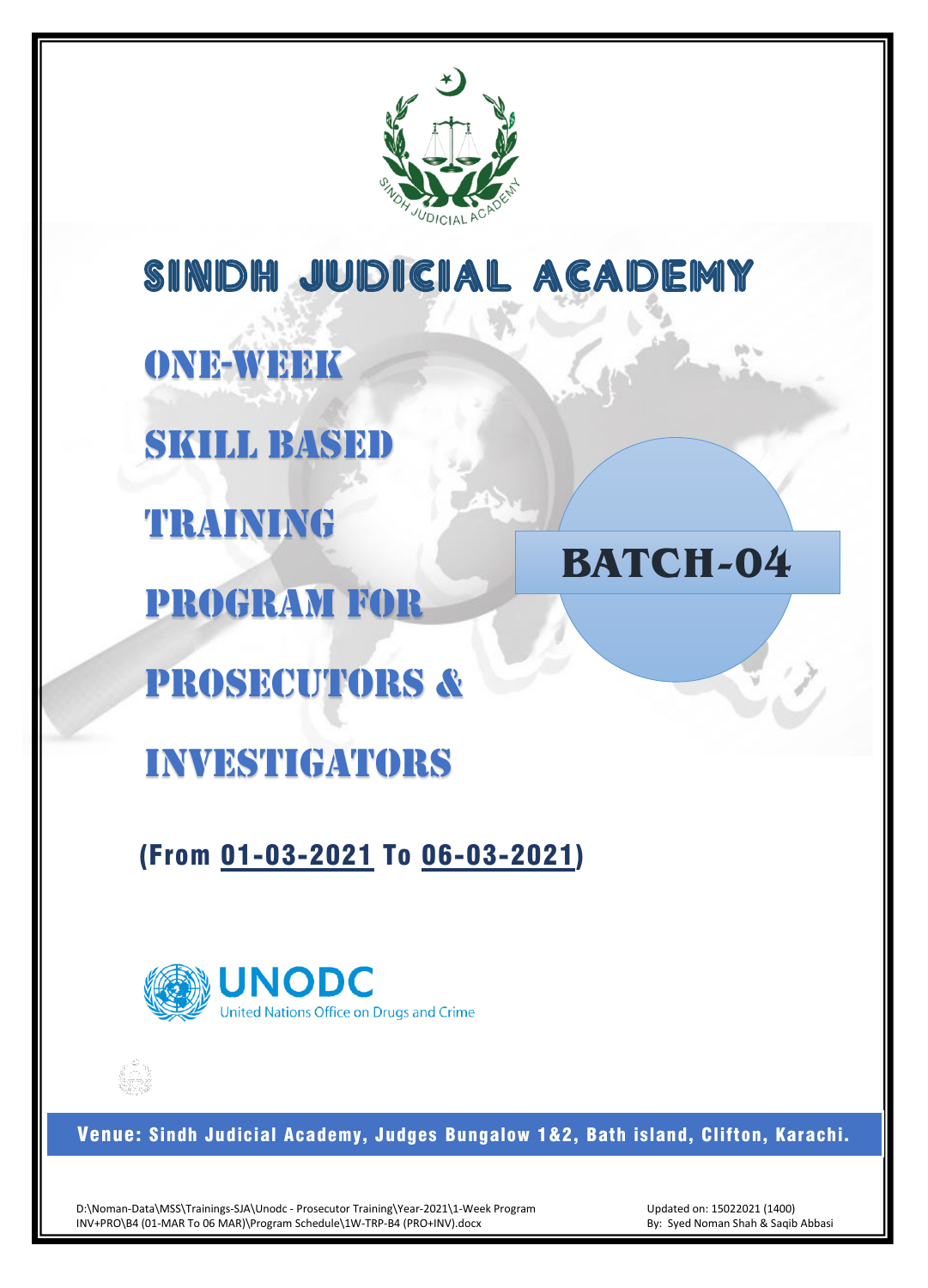



#### **Day-1, Monday 01-03-2021**

| $S_{\bullet}$<br>No. | <b>Time</b>                  | <b>Subject/Topic/Activity</b>                                                                                                                             | <b>Resource Person/Speaker/Trainer</b>                                                 |
|----------------------|------------------------------|-----------------------------------------------------------------------------------------------------------------------------------------------------------|----------------------------------------------------------------------------------------|
| 1.                   | 08:30 AM<br>To<br>09:00 AM   | <b>Inauguration Session:</b><br>• Registration & Attendance of Participants<br>• Recitation & Brief on Code of Conduct/SOPs<br>• Introduction of Training | Mr. Aftab Ahmed Bajwa,                                                                 |
| 2.                   | 09:00 AM<br>To.<br>10:00 AM  | • Pre-assessment $&$<br>• Objectives of the training<br>Code of Conduct to be observed by the Prosecutors                                                 | Administrative Officer, SJA                                                            |
| 3.                   | 10:00 AM<br>To<br>11:30 AM   | Role of Prosecutor during trial                                                                                                                           | Mr. Anwar Mansoor Khan,<br>Advocate, Supreme Court of Pakistan                         |
|                      | 11:30 AM<br>To<br>11:45 AM   | <b>Tea Break</b>                                                                                                                                          |                                                                                        |
| 4.                   | $11:45$ AM<br>To<br>01:00 PM | Role of Prosecutor during investigation                                                                                                                   | Mr. Muhammad Shahid Shafiq,<br>District & Sessions Judge<br>Senior Faculty Member, SJA |
| 5.                   | $01:00$ PM<br>To<br>02:30 PM | Scrutiny of Challan & submission of report to<br>$\bullet$<br>Magistrate (Online Via Zoom)                                                                | Mr. Javed Ahmed Keerio,<br>District & Sessions Judge,<br>Sanghar                       |
|                      | 02:30 PM<br>To<br>03:00 PM   | <b>D</b> Prayer <b>C</b> Lunch Break                                                                                                                      |                                                                                        |
| 6.                   | 03:00 PM<br>To<br>04:30 PM   | Scrutiny of Challan & submission of report to<br>Magistrate (Online Via Zoom)                                                                             | Mr. Javed Ahmed Keerio,<br>District & Sessions Judge,<br>Sanghar                       |

#### **Day-2, Tuesday 02-03-2021**

| <b>S.</b><br>No. | <b>Time</b>                  | <b>Subject/Topic/Activity</b>                                                                                                                                                                    | <b>Resource Person/Speaker/Trainer</b>                |
|------------------|------------------------------|--------------------------------------------------------------------------------------------------------------------------------------------------------------------------------------------------|-------------------------------------------------------|
| 1.               | 08:30 AM<br>To<br>10:00 AM   | How to prepare a witness for recording evidence in<br>$\bullet$<br>court (ATC Trial)?                                                                                                            | Mr. Ashraf Yar Khan,<br>Advocate, High Court of Sindh |
| 2.               | 10:00 AM<br>To<br>$11:15$ AM | Team Building and Conflict Resolution<br>$\bullet$                                                                                                                                               | Mr. Ashraf Yar Khan,<br>Advocate, High Court of Sindh |
|                  | $11:15$ AM<br>To<br>11:30 AM | Tea Break                                                                                                                                                                                        |                                                       |
| 3.               | $11:30$ AM<br>To<br>01:00 PM | <b>Lecture on Forensics</b><br><b>Introduction of Forensic Science</b><br>$\bullet$<br>Purpose & Importance of Forensic Evidence<br>$\bullet$<br>Various Types of Forensic Evidence<br>$\bullet$ | Mr. Aftab Ahmed Bajwa,<br>Administrative Officer, SJA |
| 4.               | $01:00$ PM<br>To<br>02:30 PM | <b>Practical Orientation / Visit</b><br>Visit to Forensic Lab<br>(at Police Head Quarters, Garden, Karachi)                                                                                      | Mr. Aftab Ahmed Bajwa,<br>Administrative Officer, SJA |
|                  | 02:30 PM<br>To<br>03:00 PM   | <b>Lunch Break</b>                                                                                                                                                                               |                                                       |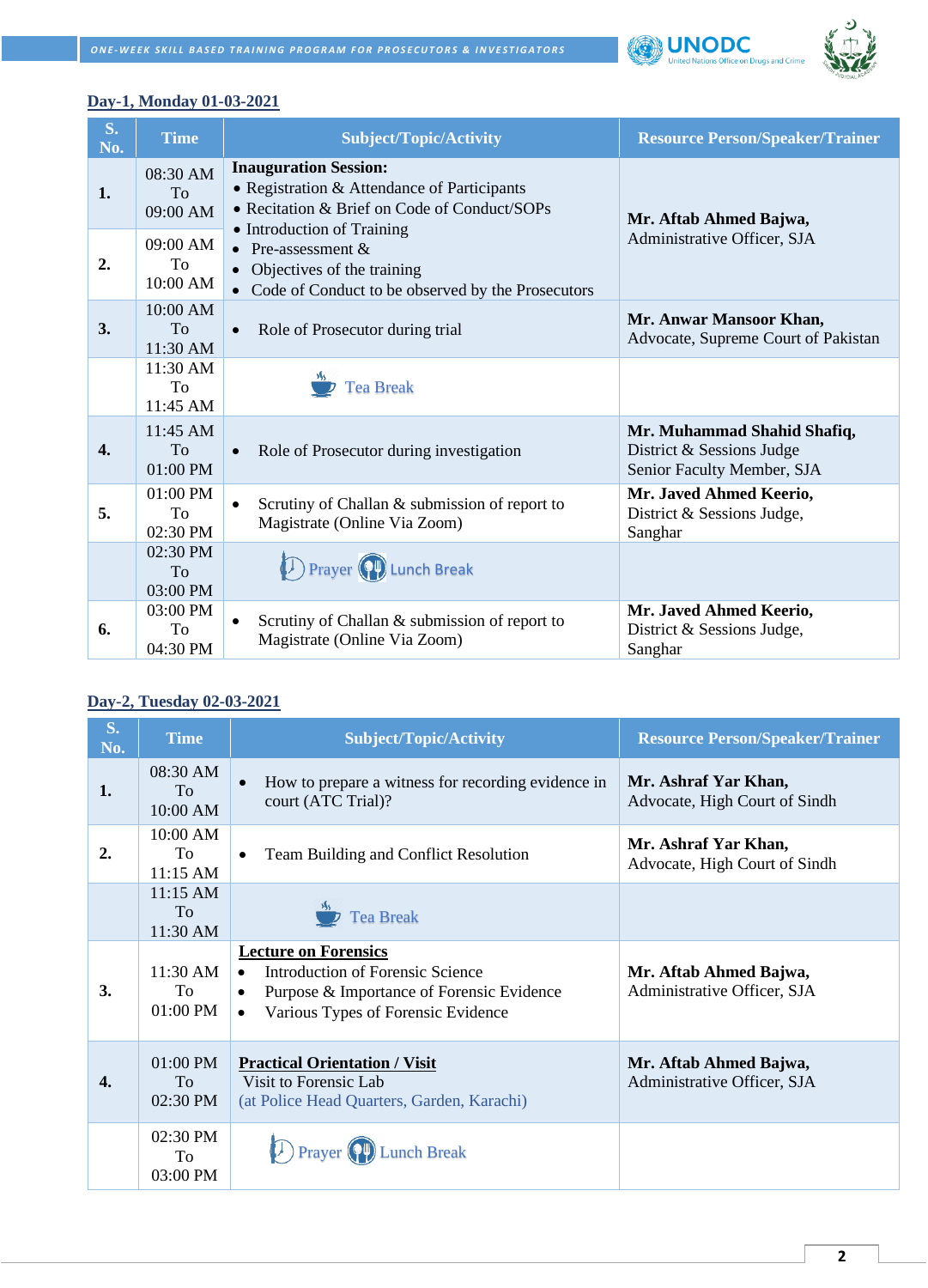**ONE-WEEK SKILL BASED TRAINING PROGRAM FOR PROSECUTORS & INVESTIGATORS** 





|  | 03:00 PM<br>04:30 PM | Role of Prosecutor during investigation & Trail<br>Role of Investigation Officer during investigation<br>$&$ Trail | Hon'ble Mr. Justice Amjad Ali<br><b>Sahito, Judge High Court of Sindh,</b><br>Karachi |
|--|----------------------|--------------------------------------------------------------------------------------------------------------------|---------------------------------------------------------------------------------------|
|--|----------------------|--------------------------------------------------------------------------------------------------------------------|---------------------------------------------------------------------------------------|

#### **Day-3, Wednesday, 03-03-2021**

| $S_{\bullet}$<br>No. | <b>Time</b>                       | <b>Subject/Topic/Activity</b>                                                                            | <b>Resource Person/Speaker/Trainer</b>                         |
|----------------------|-----------------------------------|----------------------------------------------------------------------------------------------------------|----------------------------------------------------------------|
| 1.                   | 08:30 AM<br><b>To</b><br>09:45 AM | Police and Prosecution Cooperation<br>$\bullet$<br><b>Communication Skills</b>                           | <b>Barrister Syed Shahbal Ali</b>                              |
| 2.                   | 09:45 AM<br>To.<br>10:45 AM       | Police and Prosecution Cooperation<br>$\bullet$<br><b>Communication Skills</b><br>$\bullet$              | Mr. Ashraf Yar Khan,<br>Advocate, High Court of Sindh          |
|                      | $10:45$ AM<br>To<br>11:00 AM      | <b>Tea Break</b>                                                                                         |                                                                |
| 3.                   | 11:00 AM<br>To<br>$01:00$ PM      | <b>Practical Orientation / Visit</b><br>Visit of Karachi University<br>$\bullet$ (at DNA Lab / ICCBS)    | Mr. Aftab Ahmed Bajwa,<br>Administrative Officer, SJA          |
| 4.                   | 01:00 PM<br>To<br>03:00 PM        | <b>Practical Orientation / Visit</b><br>Visit of Karachi University<br>(at DNA Lab / ICCBS)<br>$\bullet$ | Mr. Aftab Ahmed Bajwa,<br>Administrative Officer, SJA          |
|                      | 03:00 PM<br>To<br>03:30 PM        | <b>D</b> Prayer (P) Lunch Break                                                                          |                                                                |
| 5.                   | 03:30 PM<br>To<br>05:00 PM        | How to Argue Bail Application?                                                                           | Mr. Justice Hassan Feroze,<br>Former Judge High Court of Sindh |

### **Day-4, Thursday, 04-03-2021**

| <b>S. No.</b>    | <b>Time</b>                       | <b>Subject/Topic/Activity</b>                                                                                                                                  | <b>Resource Person/Speaker/Trainer</b>                                      |
|------------------|-----------------------------------|----------------------------------------------------------------------------------------------------------------------------------------------------------------|-----------------------------------------------------------------------------|
| 1.               | 08:30 AM<br>To<br>10:00 AM        | Exploring and analyzing Internet crimes and their<br>behaviours<br>Use of electronic devices during investigation: Its<br>Legal aspects                        | Mr. Muhammad Shahid Shafiq,<br>D&SJ/Senior Faculty Member, SJA              |
| 2.               | 10:00 AM<br>To<br>11:30 AM        | Defective prosecution and its effect on final<br>verdicts                                                                                                      | Ch. Muhammad Jahangir<br>Director, CPD Punjab, Lahore                       |
|                  | 11:30 AM<br><b>To</b><br>11:45 AM | <b>Tea Break</b>                                                                                                                                               |                                                                             |
| 3.               | 11:45 AM<br>To<br>01:00 PM        | Defective prosecution and its effect on final<br>verdicts                                                                                                      | Mr. Abu Bakar Nauman,<br>Deputy Prosecutor, Government of<br>Punjab, Lahore |
| $\overline{4}$ . | 01:00 PM<br>To<br>02:30 PM        | Defective prosecution and its effect on final<br>verdicts                                                                                                      | Ch. Muhammad Jahangir<br>Director, CPD Punjab, Lahore                       |
|                  | 02:30 PM<br>To<br>03:00 PM        | <b>D</b> Prayer (P) Lunch Break                                                                                                                                |                                                                             |
| 5.               | 03:00 PM<br>To<br>04:30 PM        | <b>Library Period</b><br>Study & Research of various cases<br>Peruse filled $\&$ unfilled format used for monitoring<br>Preparation of trainees' presentations | Mr. Nizam Uddin, Librarian, SJA                                             |